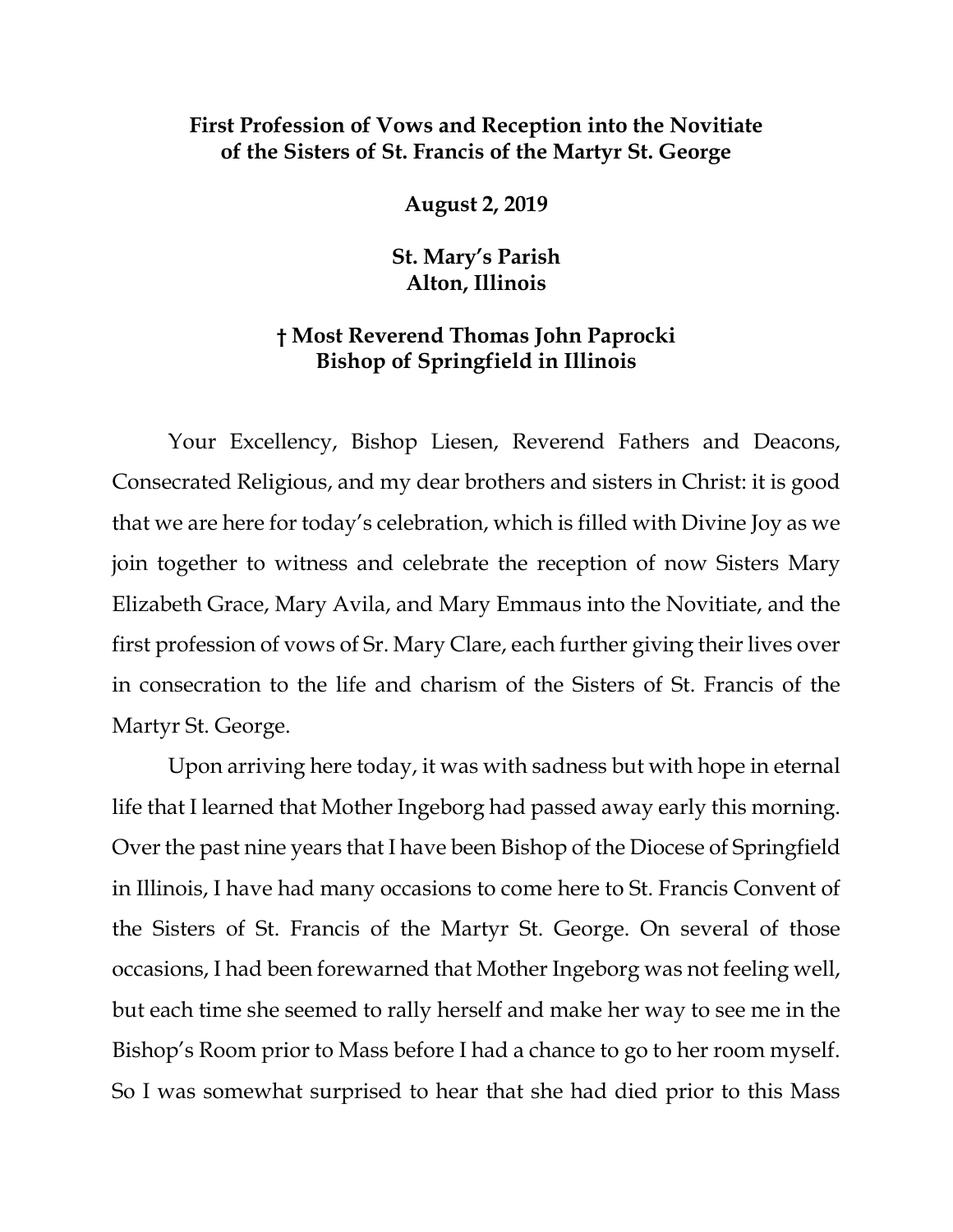today, but then I remembered that Mother Ingeborg always had exquisite timing: she died on the day of the anniversary of her own religious profession, but I also think she really wanted a better seat from which to see today's liturgy! Let us pray for the repose of Mother Ingeborg's soul. Eternal rest grant unto her, O Lord, and may her soul and the souls of all the faithful departed rest in peace.

In addition to thanking God for the life of Mother Ingeborg, there are many others to thank today. I thank my brother Bishop Jan Liesen for his presence and for his leading the Sisters in their retreat these past days. I thank all the Oblates of the Blessed Virgin Mary, especially Fr. Jeremy Paulin, for their yearly hospitality in this beautiful Church. Also, it is with fatherly delight that I greet and thank all my brother priests who have come here for this occasion. I thank Mother Maximilia, and all the Franciscans Sisters here for their preparation, excitement, and prayers for this day and even more for their constant love and fidelity here in our diocese, confirmed by the fruit it bears in these new members of their community. I thank, as well, all of you dear brothers and sisters in Christ for your joy and prayers this day. Finally, but most importantly, I thank Our Good Lord for the abundant graces He has poured out upon all of us, most profoundly my dear Sisters!

St. Paul sums up what has been made visible in this liturgy today: "over all these put on love, that is, the bond of perfection." $1$  His words, directed to "God's chosen ones," certainly apply to all of us, but today most particularly, they are addressed to you, Sister Mary Elizabeth Grace, Sister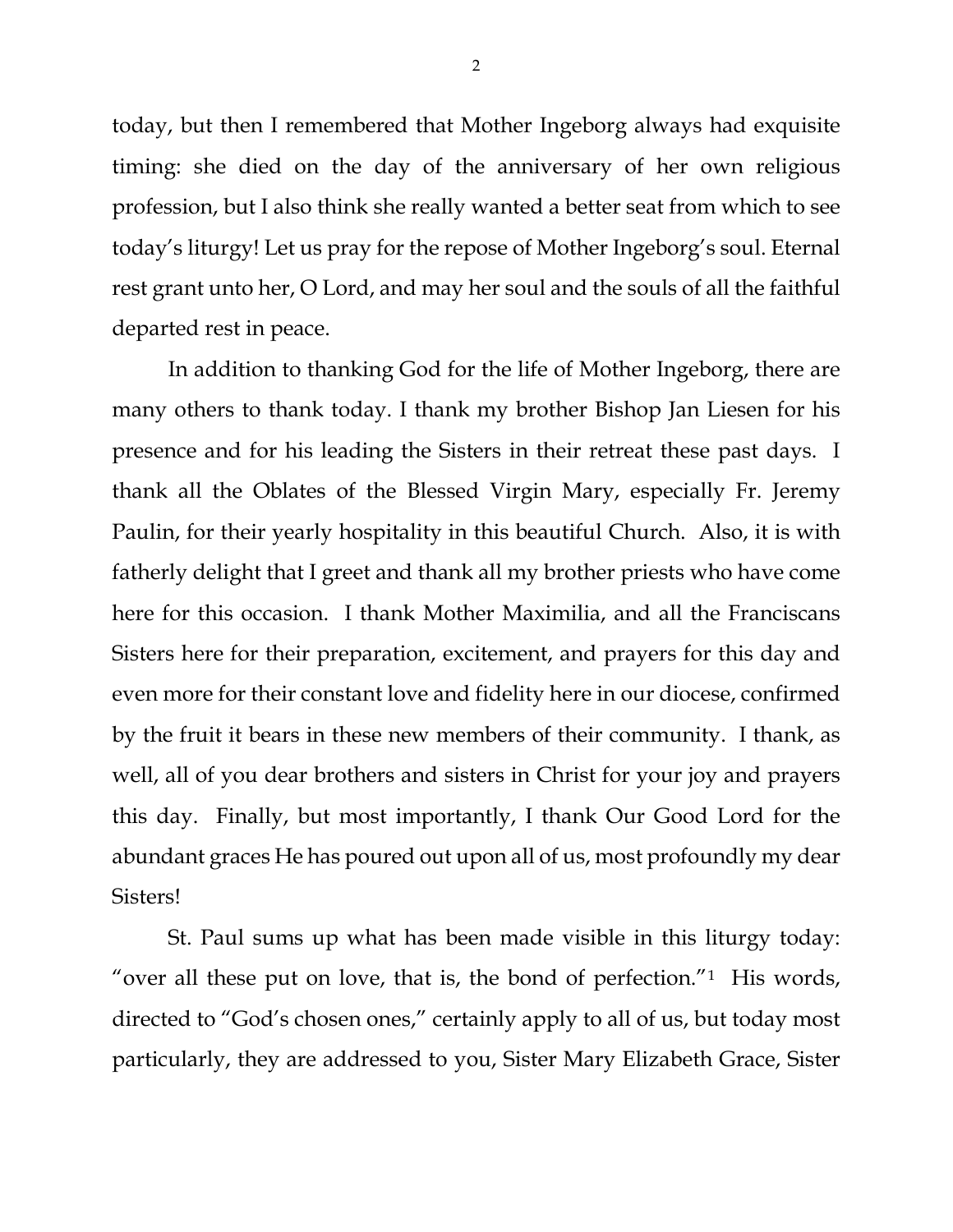Avila, and Sister Emmaus, as you enter the novitiate and receive your religious names.

Throughout Sacred Scripture we see again and again God's choice of certain people reflected in their reception of a new name. Think of Abram receiving a name befitting one promised innumerable descendants, Abra*ham* – and chosen to transmit to the world God's covenant and blessings. Think of Jacob, receiving that name marking his perseverance in wrestling with God, Isra-*el* – and chosen as the faithful patriarch of the chosen people*.* Think of Simon, a sinner, but graced to recognize Christ the Son of the living God, named *Peter*, rock – and chosen to be Christ's Vicar in His Church. Today my dear *Sisters*, with your new names know that the Lord has chosen you, holy in His sight, *beloved* by Him, to enter more closely in relationship with Him, and here, in this community, to put on "heartfelt compassion, kindness, humility, gentleness, and patience,"[2](#page-2-1) that is, *to put on love*.

<span id="page-2-8"></span><span id="page-2-7"></span><span id="page-2-6"></span><span id="page-2-5"></span><span id="page-2-4"></span><span id="page-2-3"></span><span id="page-2-2"></span><span id="page-2-1"></span><span id="page-2-0"></span>Sister Mary Clare, you have already received your name, now two years ago at your own entrance into the novitiate, but today, more than then, *you choose* that love. In a few moments you will resolve, having *received* God's love, to consecrate yourself to Him in spousal love. Today, having lived these past years with your heart stretched and tested and molded to be like Christ's Sacred Heart, now, today, with the freedom that only comes from constancy and devotion, you choose Him. To the Colossians, Paul describes that love he calls them to "put on" as "the bond of perfection" and the "peace of Christ."[3](#page-2-2) It is not a love from your human capacity, but a love that has been elicited and made possible by His love first, perfect and infinite, unique and personal, not as the world gives, but as Christ gives.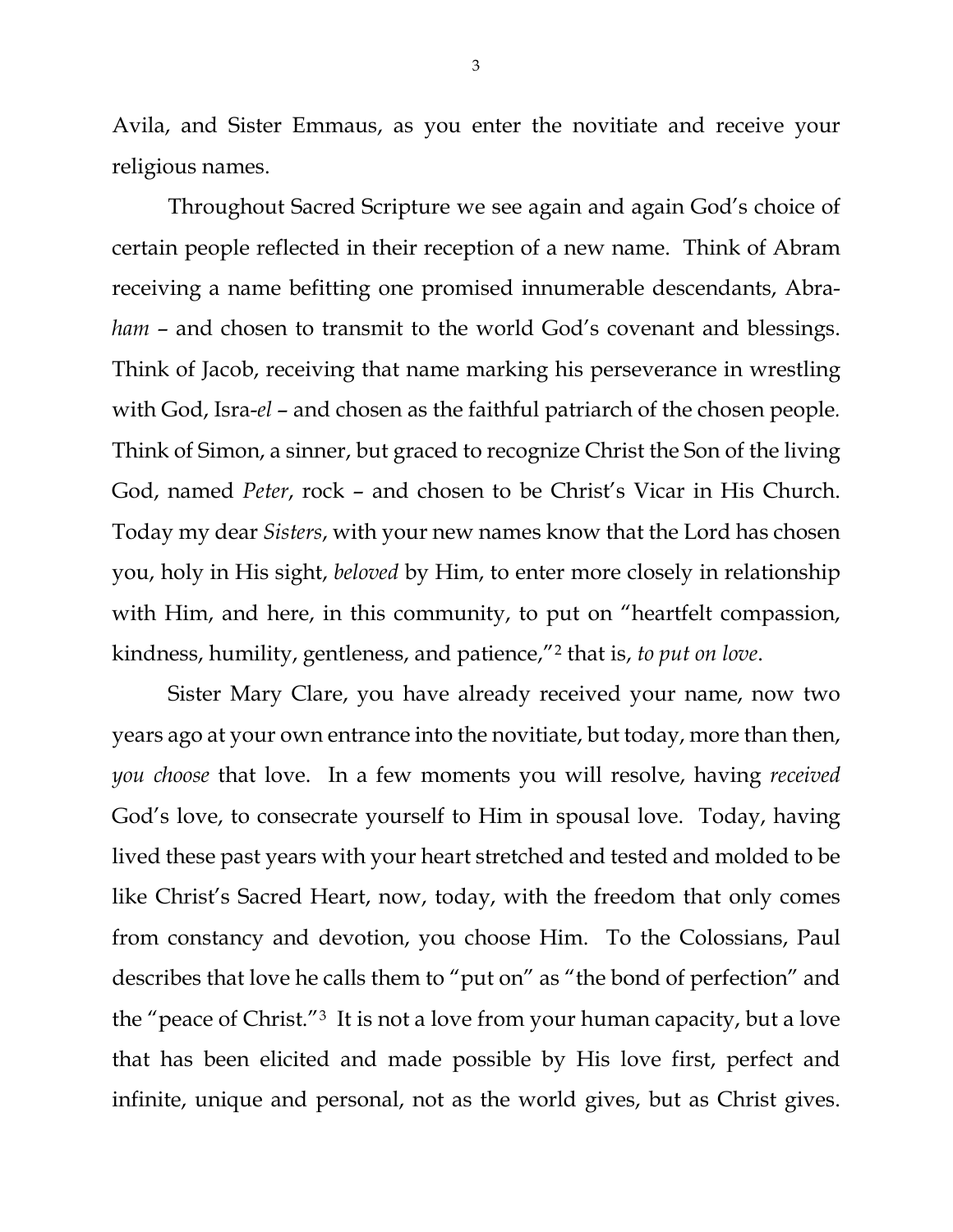Today you make vows of poverty, chastity, and obedience, to give yourself over to His love, His peace, *to Him*, that everything you do and say from this day on may be done "in the name of the Lord Jesus."[4](#page-2-3)

Paul's words are addressed to all those at Colossae, and they are addressed to *all of us* today. Baptism is where that first abundant gift of God's love chooses us to be His beloved children, and purifies our hearts in and for Divine compassion, kindness, humility, gentleness, patience, and love. We too are called then, and every day after, in our being named as *Christ-ian*, to choose for ourselves to "put on love," that is, to receive and seek ever more the perfection and peace of Christ, doing *everything* in the name of the Lord Jesus. This is the foundation and profundity of every Christian vocation, this is the universal call to holiness, and the invitation Christ offers all of us of His love into eternity as saints.

But today, my dear sisters, is the day that this call is made particular in your lives, today that love takes flesh in your lives. Pope St. John Paul II speaks to this reality in *Vita Consecrata*:

In fact, all those reborn in Christ are called to live out, with the strength which is the Spirit's gift, the chastity appropriate to their state of life, obedience to God and to the Church, and a reasonable detachment from material possessions: for all are called to holiness, which consists in the perfection of love. But Baptism in itself does not include the call to celibacy or virginity, the renunciation of possessions or obedience to a superior, in the form proper to the evangelical counsels. The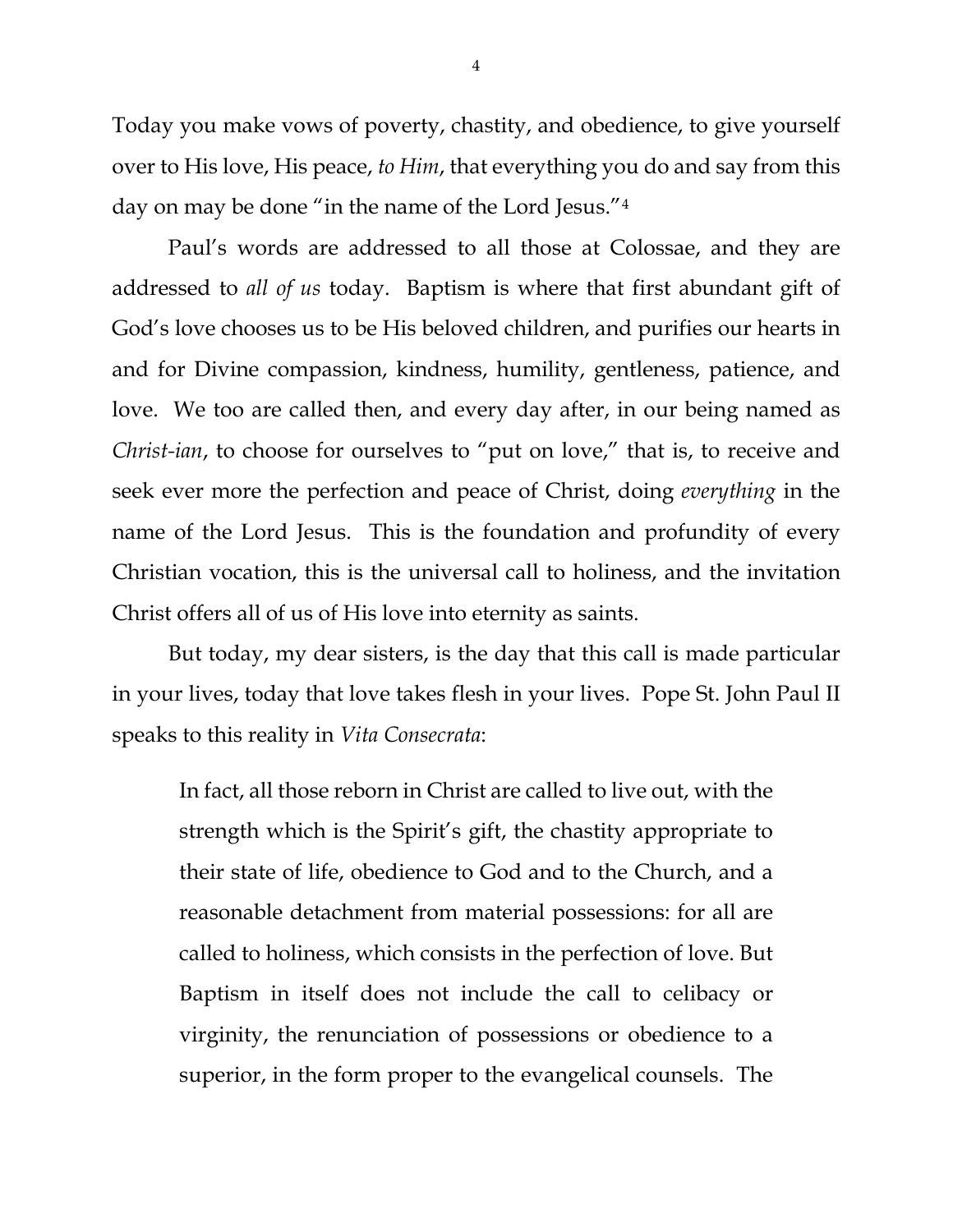profession of the evangelical counsels thus presupposes a particular gift of God not given to everyone, as Jesus himself emphasizes with respect to voluntary celibacy (cf. Mt 19:10- 12). This call is accompanied, moreover, by a specific gift of the Holy Spirit, so that consecrated persons can respond to their vocation and mission.<sup>[5](#page-2-4)</sup>

Where can we turn to know this particular gift of God? How does this specific gift of the Holy Spirit come upon you dear sisters today? For our reflection, we are given part of the High Priestly Prayer that Our Lord allows His apostles to hear in the moments before His passion. Jesus prays "that they may be one, as we are one, I in them and you in me, that they may be brought to perfection as one, that the world may know that you sent me, and that you loved them even as you loved me."[6](#page-2-5) That love of the Father for Christ, Christ bestows on us, "that the love with which you loved me may be in them and I in them."<sup>[7](#page-2-6)</sup> True love is never given conditionally, but to an entire person, *completely*, no strings attached. True love is never given theoretically, but in *concretely*, not merely as an interior feeling. True love is never given generically, but *personally*, to another, because of who that person is. Today, that love with which the Father loves the Son, is given completely, concretely, and personally to each of you in an indescribable and incredible way. This, the love of the Trinity, is *the* gift that will bring you to *perfection* – no passing love will do that, only the constant and unconditional Love of God. This is a love that is stronger than any death, any difficulty, any trial, and any temptation that lies in your future consecrated lives – God

5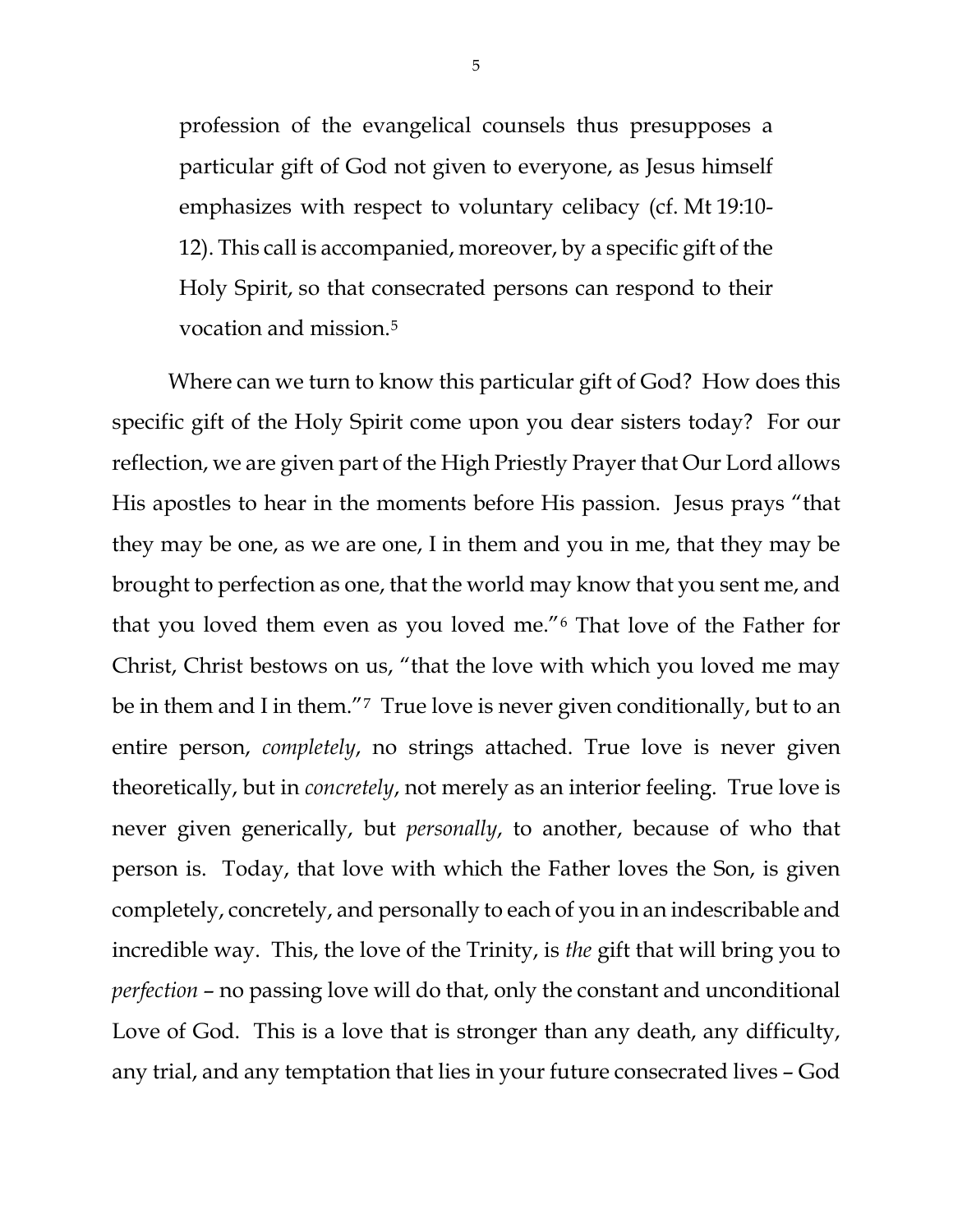absolutely, concretely, in sacrament and sacrifice, sustains and transfigures you, sends and inspires you. This love is *to be known by God*, completely and utterly – there is no more *personal*, no more intimate, no more particular gift of Divine Charity. It is a Love that will be renewed each day in the Eucharist, and in Christ's presence in your Sisters, and all the "little ones" you care for in your lives as Religious Sisters.

But, dear Sisters, is also a Love that *you* must return constantly, concretely, and personally. Sisters Mary Elizabeth Grace, Mary Avila, and Mary Emmaus … Every day you will clothe yourselves again in the habit of St. Francis that you have received today; let it be a constant and daily renewal of your love for the Lord. Everything you do will be in that habit, so let everything you do be an oblation to Christ's Love! As you wake each day, you will choose again to take up the Rule and Constitutions of this community; let it be a concrete way for you to express your love for Him Who leads you through those means to perfection and peace. Let them be the terrain and foundation upon which you freely give yourself back to Him in all the innumerable opportunities you have to do so each day!

Today in a particular way you are entrusted with the Breviary, which you will pray throughout each day in community; let it be the refrain and heartbeat of your personal love for Christ. Receive His peace as you return for each hour to the chapel, and let the prayers He inspired, and prayed Himself, become your own words of love for Him!

Sister Mary Clare, your reception and reciprocation of Christ's love takes the even more particular form of your profession of the Evangelical Counsels. These vows will be your constant bond to God in the years to

6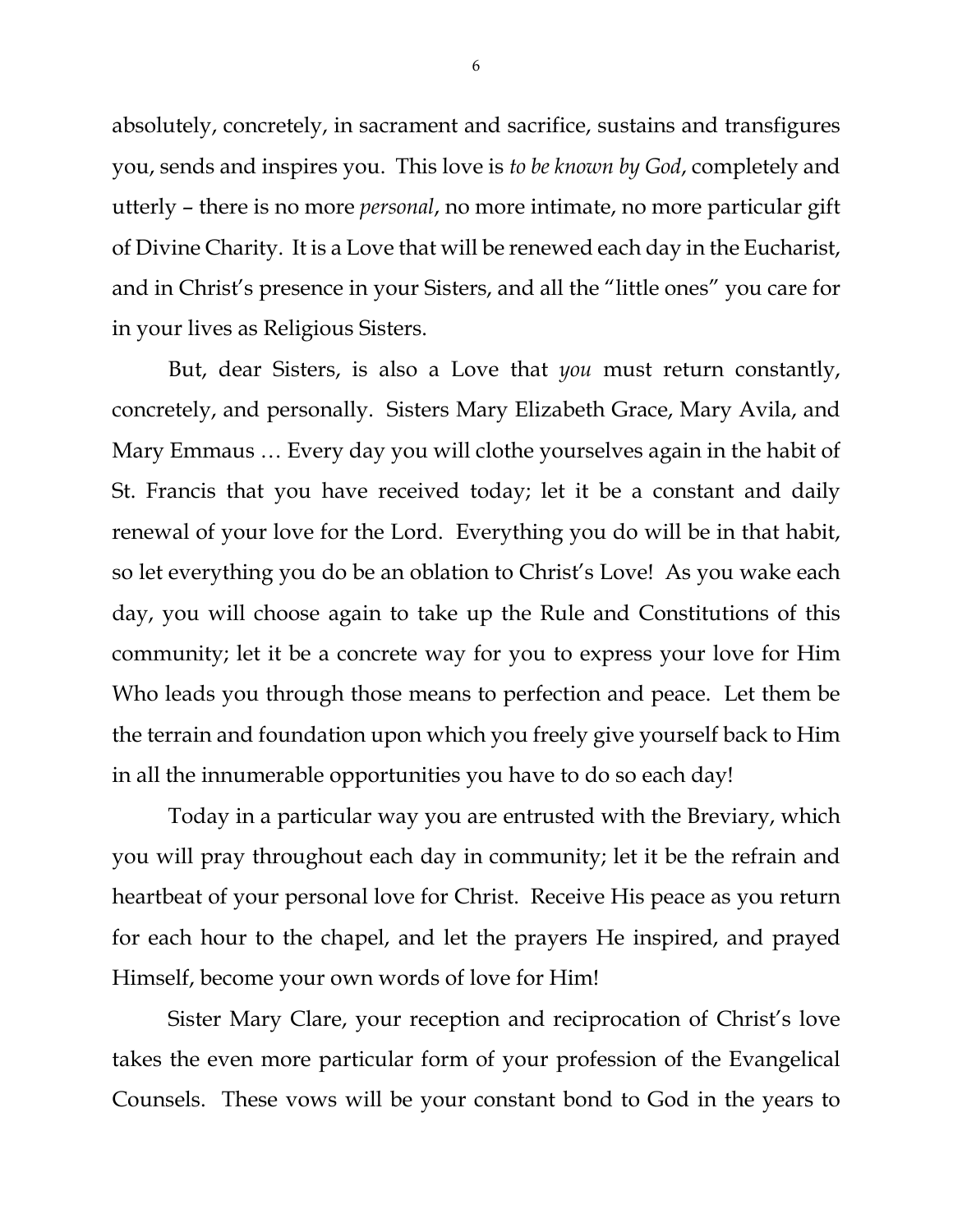come. May poverty, chastity, and obedience, in all the ways small and large that they mold your life, become the incarnation of Christ's constant love in you. They are His gift to you today; receive them each day with love! Concretely placed in your hands today is the crucifix. Carry Jesus with Love. Kiss His cross as you take up your own crosses and follow Him. Receive every trial as a type of *stigmata* like His, a concrete imprinting of His own wounds in you. You are also given the rosary of Our Lady's joys, and no gift could better remind you of God's personal love for you, and allow you to return that kind of love to Him. May Mary's pondering heart lead you to see the Father's Love for you, His daughter, in all things!

Finally, each of you today has received the veil along with these other gifts. Perhaps most of all, this, the white and black veil, captures a final aspect of your consecrated life: to a world that needs love, *you are its beacon*. Your veil will be a constant reminder that you have offered all the wealth of your house for eternal-love, and though at times you will be utterly despised and misunderstood for it, $8$  you are also overshadowed by God's Fatherly care, purified by His Body and Blood, and protected by His indwelling. Today, and every day, you are a sanctuary of His love, you beckon us to keep our eyes fixed on heaven, and you live in yourselves the mystery of the Church's marriage with Christ. The world does not know this kind of love, but Christ does, and today He sends you to make known the Love of the Father, "that the love with which you loved me may be in them and I in them."[9](#page-2-8) *Never fear to "put on love,"* never fear to witness to the love Christ bestows on you today!